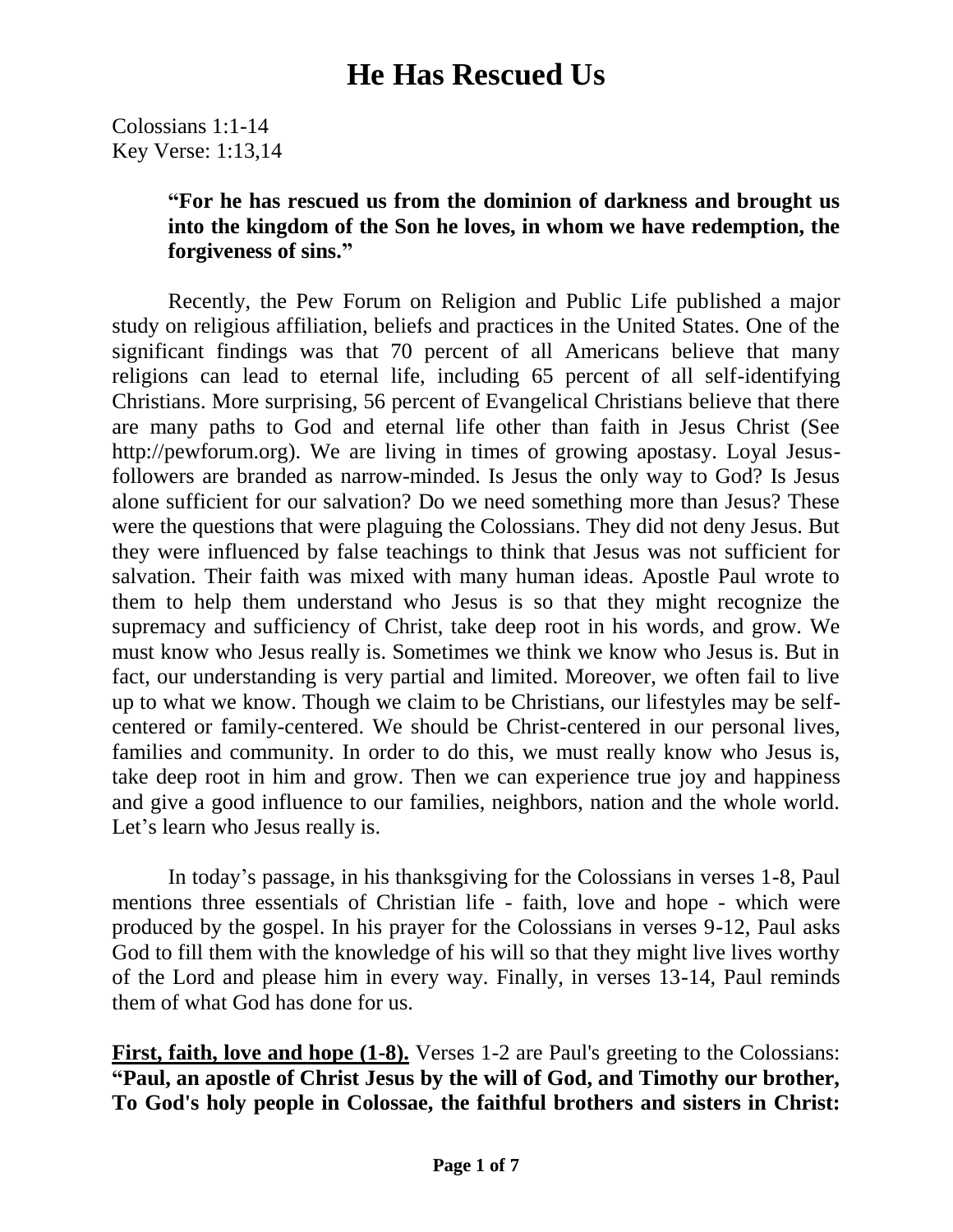**Grace and peace to you from God our Father."** Paul emphasized that he was an apostle of Christ Jesus, not by his qualifications or achievements, but by the will of God. As an apostle, Paul was not writing his own ideas or opinions, but the words that Christ Jesus wants them to hear. So his words deserve the respect of the church. In his greeting, Paul included Timothy. Though Timothy was like his spiritual son, Paul honored him as a coworker. Paul called the Colossians **"God's holy people."** Even though they were sinful, they became holy through the blood of Jesus. Paul referred to Timothy and the Colossians as brothers and sisters in Christ. God is our Father, and we Christians are all brothers and sisters in Christ Jesus who share joy and suffering together, and who are destined for eternal glory. As Paul shared in this letter, we receive grace and peace from our Father God.

Verses 3-5 tell us Paul's thanksgiving topics for the Colossians. Paul had not met the Colossians personally. But he always thanked God when he prayed for them because he heard of their faith in Christ Jesus, their love for all God's people, and their hope in heaven. Most people share thanksgiving topics in regards to visible blessings they have received. But Paul was very thankful for the spiritual blessings God had given the Colossians, which are the essentials of Christian faith. We too should be thankful for these.

In the first place, Paul mentioned faith in Christ Jesus. Faith is essential. Without faith we cannot have hope and love. Faith in Christ Jesus is not just believing a doctrine; it is trusting a person. This is the difference between Christianity and other major religions. Those religions emphasize believing the doctrines of the founder. This is also the difference between vibrant, healthy Christians and legalistic Christians. Faith is not memorizing doctrines, but encountering Jesus very personally and putting our trust in him. Faith in Jesus means to accept what Jesus has done for us, to love him, to trust in him, and to grow in relationship with him more and more. It is like a marriage between a husband and wife. It is not just a legal contract but a relationship of love, trust and respect. It is ongoing, developing and growing until the two become fully united in mind, body and spirit. Therefore, faith is not static, but dynamic. Faith is not just head knowledge; it is a heart-to-heart relationship with Christ. Some people think that faith is one thing and practical life is another. This is false. Faith transforms our inner person by the power of God, influencing our personality and lifestyle. So Jesus said to us, **"Everything is possible for him who believes."** Faith in Jesus is the source of power to overcome elements of fatalism in our lives and do God's work.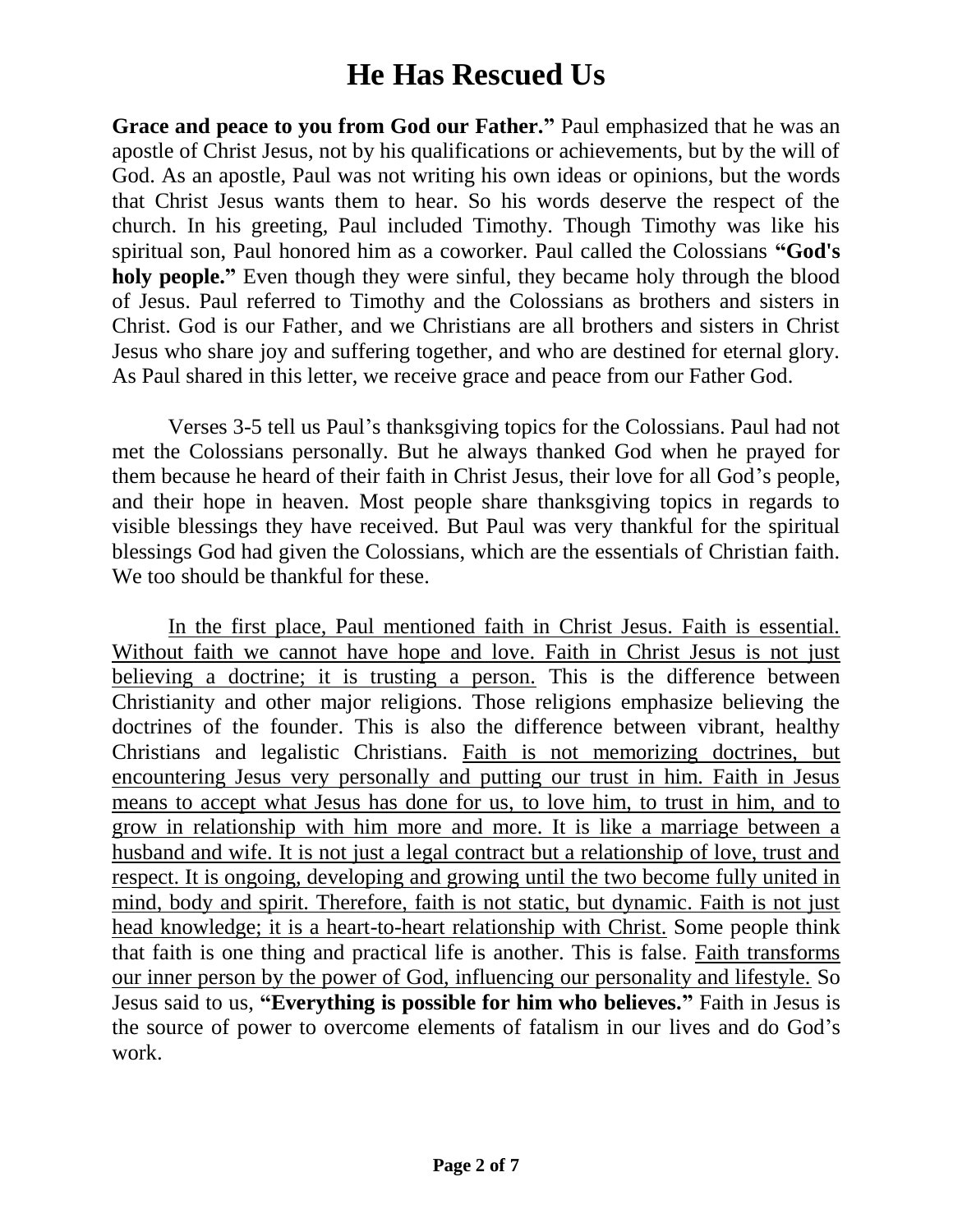In the second place, Paul mentioned love for all God's people. True faith produces true love. Galatians 5:6b says, **"The only thing that counts is faith expressing itself through love."** Before having faith in Christ, most people do not love God's people. Rather, they think that God's people are weird. But after having faith in Jesus, they suddenly love God's people. They see God's people as most noble and wonderful. They want to be around God's people and to be like them. There was a young woman who shared her testimony recently. Before having faith in Jesus, she really did not like hearing people testify that Jesus changed them immediately in their inner person. She thought such people were fake. But after she herself came to faith in Jesus, she was changed. She began to see God's people as the most beautiful people in the world. She began to love God's people. This miracle happens in the hearts of those who have faith in Christ Jesus. Where does this kind of love come from? It comes from God. We cannot love others with our own strength. We only love ourselves and those who are lovable. God's love alone enables us to truly love all of God's people. God's love is amazing.

In the third place, Paul mentions hope stored up in heaven. When we read verse 5, we can misunderstand that faith and love come from hope. But this is not the real meaning of the Greek text. Rather, it simply says that because of hope in heaven we can live by faith in Christ and love God's people. Hope in heaven is the source of power for our lives. People can endure all kinds of trials and hardships when they have hope. But the problem is what kind of hope we have. Worldly hopes cannot be our ultimate hope for they are all perishing, spoiling and fading away. But hope in heaven is eternal. This is our lasting hope. With this living hope in our hearts, we can give ourselves fully to God and serve God's people with sacrificial love. This hope is like an anchor for our soul. We will not drift away from God even when we face difficult storms of life (Heb 6:19).

Thus far we have thought about faith, love and hope, which are the essential virtues of our Christian life. Where did the Colossians obtain these? Verse 5b says they came from the true message of the gospel. Here, "the true message of the gospel" means "the word of truth." In this way Paul contrasted the gospel with the deception of false teachings. Faith, love and hope are not given as a consequence of our effort. They are given as a gift when we hear the truth of the gospel. It is mysterious and amazing. When we just hear the word of truth - the gospel - we can have faith, love and hope. This shows how great the power of the gospel is. Verse 6 says, **"In the same way, the gospel is bearing fruit and growing throughout the whole world."** Here we can learn the character of the gospel. The gospel is the truth. The gospel is not a bit of good news among many others, but it is the good news. The gospel is not "a gospel," but "the gospel." The gospel is the good news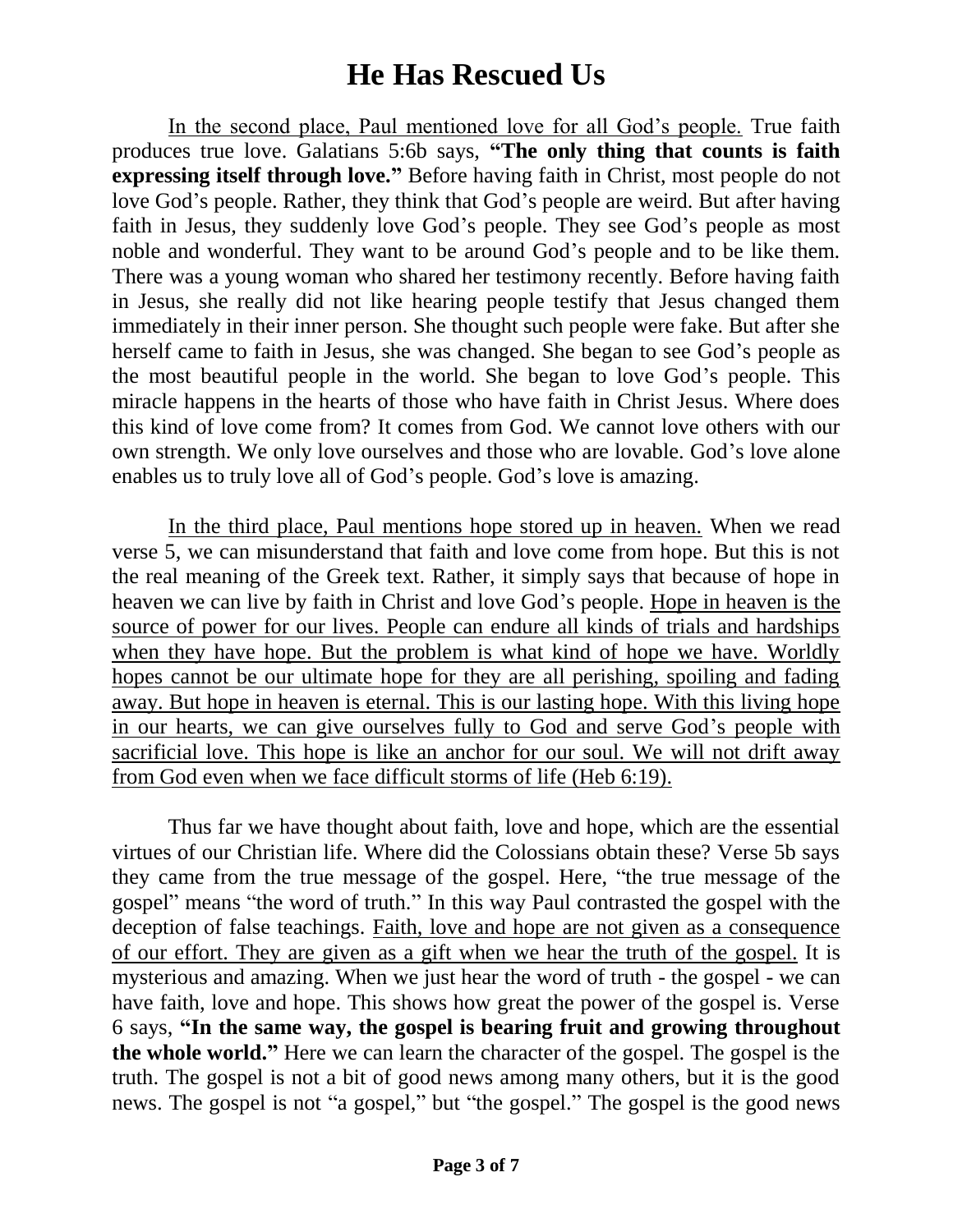that saves us from the power of sin and death and gives us eternal life and entry into the kingdom of God. In addition, the gospel bears fruit and grows. It is because the gospel has life in it. We were dead in our sins. But when we hear the gospel it gives us new life and changes us into a new creation. The gospel changes families, communities, and the world through changed people. The gospel begins like a mustard seed, which is the smallest seed. But it grows until it becomes a large plant. Furthermore, the gospel is universal. The gospel is not limited to special persons or nations, but it is for all peoples on earth throughout human history.

This gospel came to the Colossians through Epaphras. He was a faithful minister of Christ and also Paul's fellow servant. He heard the gospel from Paul, most likely during his ministry in Ephesus. Then Epaphras shared the gospel message with the people of Colossae, Laodicea and Hierapolis. This kind of work of God is still going on in our times.

**Second, please Jesus in every way (9-12).** Verses 9-12 contain Paul's prayer for the Colossians. Verse 9 says, **"...we have not stopped praying for you...."** Paul had a sense of urgency and he prayed for them persistently. Why? When they heard the gospel, they began to grow well. However, false teachers came and presented fine-sounding arguments. Then the Colossians were confused by many human ideas which could lead them astray. They needed correction. Paul's prayer topics gave them a right direction in which to grow. His first prayer topic was that God would fill them with the knowledge of his will. Paul did not pray that God would remove all the cults and false teachings from the Colossian church. Rather, he prayed for the Colossians to be filled with the knowledge of God's will through all wisdom and understanding. When we know God's will, we can discern right and wrong, good and evil. Then we can make right decisions and do the things that please God. We are not saved by our own efforts. We are saved only by God's grace. But based on this grace, we should live to please God in our daily lives. Why do we have to please God and not ourselves? Pleasing God is the purpose of life. When we please God, God pleases us and blesses us. When children please their parents, parents want to please their children fully, not as a duty, but as an expression of love. One father came home after a long journey. His two sons came to greet him. One said, "Dad, did you bring me a gift?" The other ran to his father, threw his arms around him and said, "Welcome home, Dad." Which of the two do you think pleased his Dad?

In verses 10b-12 we can find four participle phrases that show us how we can please God. We can please God by bearing fruit in every good work, such as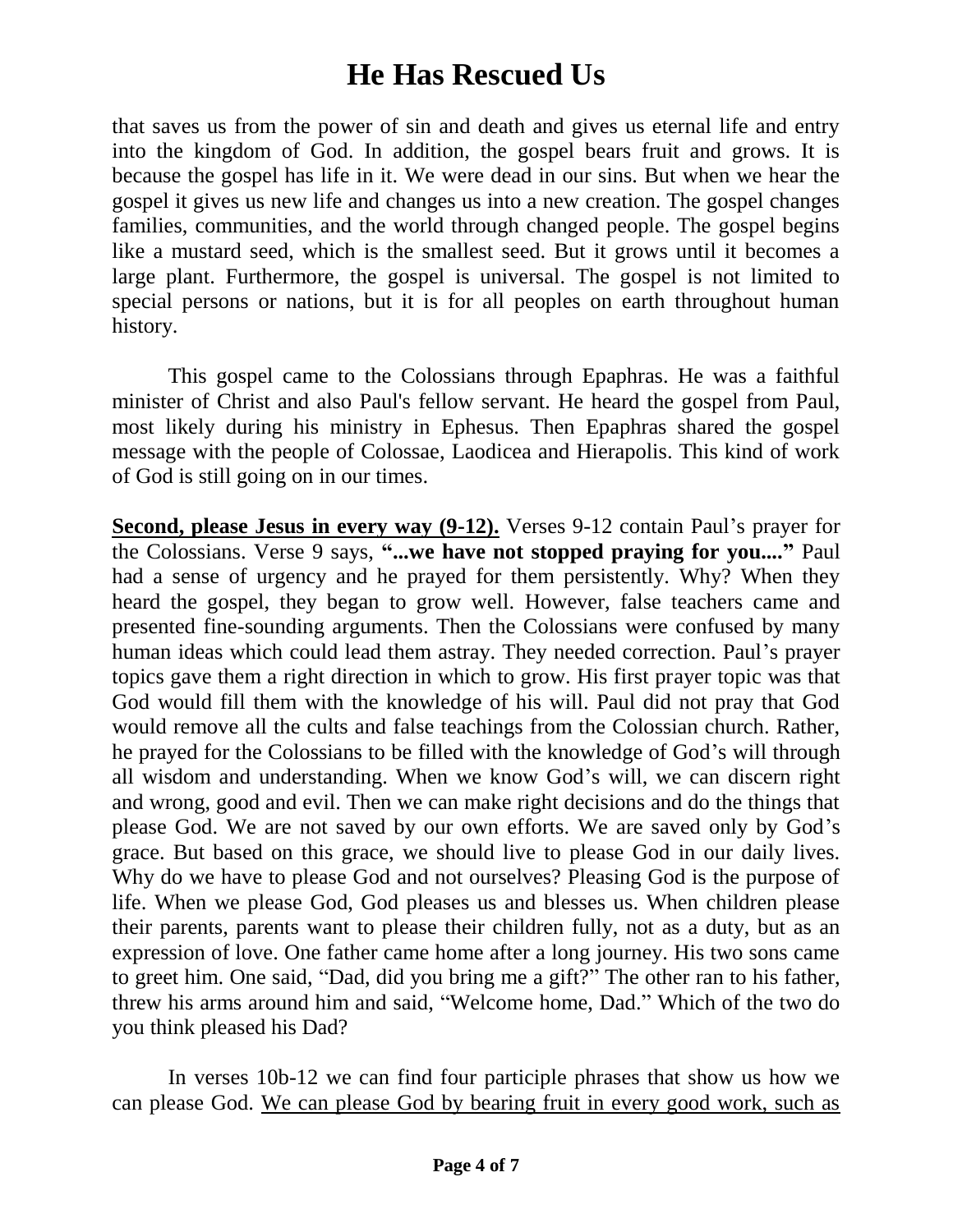sharing the word of God and praying for others, visiting the sick, counseling the distressed, and caring for needy people. We can please God by growing in the knowledge of God. We cannot master knowing God through a few Bible studies. The knowledge of God is so profound and transcendent that it takes a lifetime to grasp. We can please God by being strengthened with his power to resist evil and persevere in doing good. Our struggle is not against flesh and blood. It is against the spiritual forces of evil in the heavenly realms. We cannot fight this battle in our own strength but only in the strength God provides. We can please God by giving joyful thanks to him. 1 Thessalonians 5:18 says, **"...give thanks in all circumstances, for this is God's will for you in Christ Jesus."** No matter our circumstances, we have no reason to complain. But we have a clear reason to give joyful thanks to the Father. What is it? He has qualified us to share the inheritance of his holy people in the kingdom of light (12). The word "qualified" implies that there is a standard. When we apply to schools, or for a job, we need to have the right qualifications. To enter the kingdom of light we need the right qualification. Actually, we were alienated from God and had no part with him or claim on his promises. We were objects of God's wrath, living by our own desires and plans. We were by nature deserving of his wrath. But God, because of his great love for us, made us his children. Only by his grace were we saved. Not only did he make us his children, but also he made us heirs of his kingdom. We have many thanksgiving topics. But none of them is greater than that his grace qualifies us to become his children and heirs of his kingdom. Sometimes we complain to God, saying, "You did not give me what I want!" But God already gave us his glorious kingdom. We have to overcome the bad habit of complaining and form the good habit of thanking God always.

**Third, he has rescued us (13-14).** Verse 13 shows us what God has done for us in order to qualify us to inherit his kingdom. Let's read verse 13. **"For he has rescued us from the dominion of darkness and brought us into the kingdom of the Son he loves....**" In this verse the verbs "rescued" and "brought" are very meaningful. These are action verbs. God did not sit down in a high place in heaven and save us by words alone. God took the initiative and acted on our behalf. God made promises to save mankind. He sent many servants to call people to repentance. Finally he sent his one and only Son Jesus to us. Jesus came down into this world and lived among us. He taught us his word, bound up our wounds, healed our diseases, bore all our weaknesses, encouraged us, guided us into all truth, showed us a good example, and finally died for our sins on the cross and rose again from the dead. In this way he rescued us from the dominion of darkness. "Dominion" implies power. No one can escape from the dominion of darkness by their own power or ability. The power of the darkness is too strong. When the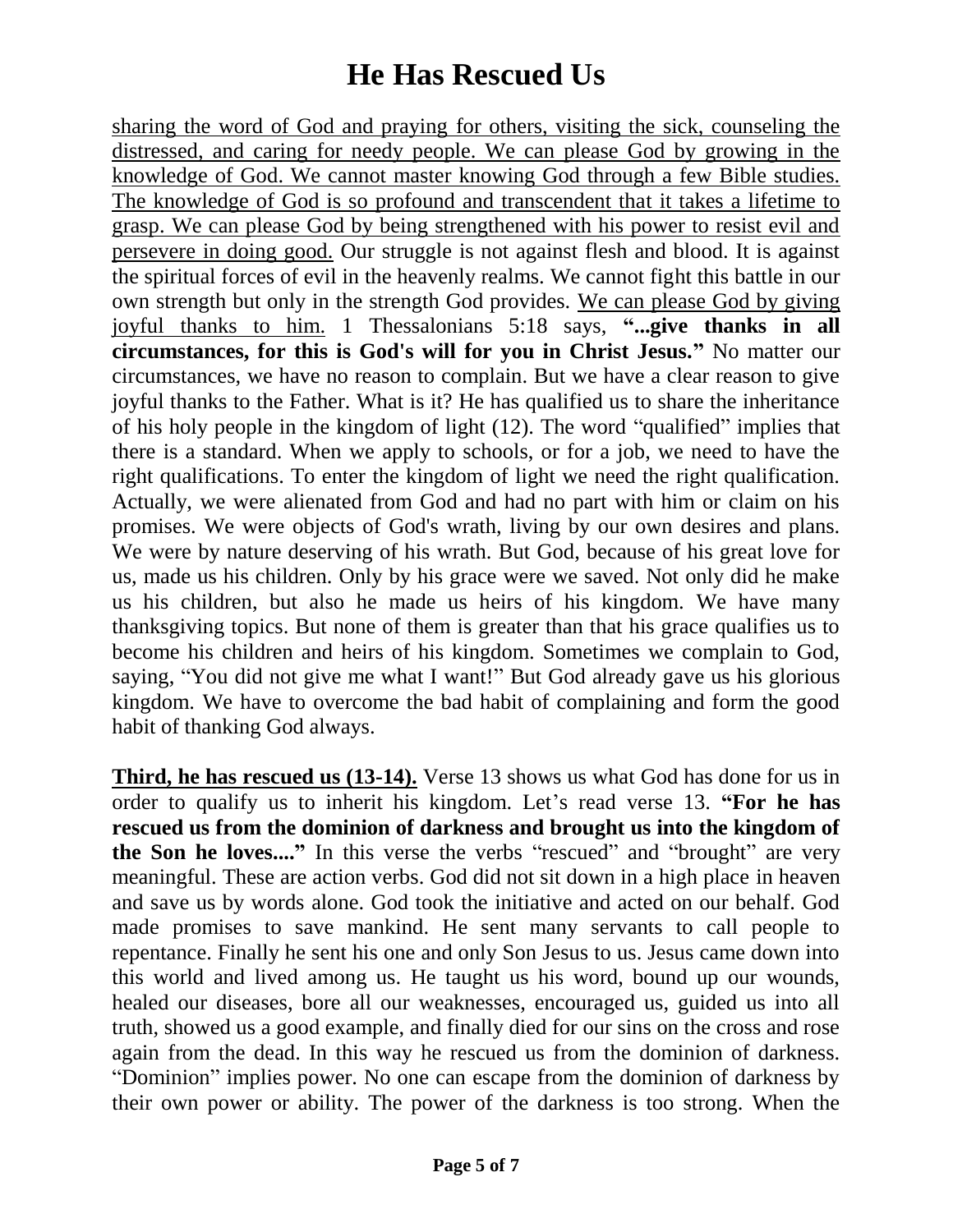people of Israel were in Egypt they became slaves of Pharaoh. Pharaoh's power was so strong that no one could resist. They had to work hard and were mistreated without remedy. They were oppressed in many ways, even in regard to birth control. They were hopeless, helpless and powerless. They were groaning in deep despair. In this desperate situation, God heard their groaning and sent Moses and raised him as a deliverer in a mysterious way. When God punished Egypt, God delivered the Israelites through the blood of the lamb. This event anticipated God's salvation of mankind through Jesus Christ. Through the Exodus, God told us in advance what Jesus would do for us. Jesus, while eating the Last Supper, told his disciples how his death on the cross fulfilled the Passover. As the blood of the lamb was shed to deliver the Israelites, Jesus shed his blood to deliver mankind from our sins. We are liberated from the power of sin and Satan through Jesus' blood. When we are in the dominion of darkness, we don't know what is going on. We don't know why life is so miserable and meaningless. We don't know where to go or what to do. We only grope around and gradually die. But God, in his great mercy, rescues us from the dominion of darkness. Thank God!

Not only did God rescue us, but he also brought us into the kingdom of the Son he loves. These days we often hear of people who take their own lives due to many reasons, such as unbearable guilt and shame, depression, betrayal, meaninglessness, and so on. One person who suffered from meaninglessness and guilt jumped into a river to commit suicide. But he was rescued by a passerby who risked his own life. Afterward the rescuer said, "Don't do that again, okay?" But the person could not bear his hard situation. He tried again and did so because no one was there to rescue him. After rescuing us, God did not leave us. God brought us into the kingdom of the Son he loves. Wow! God transferred us to a totally different world. What kind of world did he bring us to? The kingdom of the Son he loves. This kingdom is the kingdom of light, the kingdom of love, and the kingdom of life. Here the "light" is contrasted with "darkness." All the elements of the dominion of darkness are gone and we experience their good and godly opposite. Instead of condemnation, there is forgiveness; instead of hatred there is love; instead of lies, there is truth; instead of despair, there is hope; instead of sorrow, there is joy; instead of shame, there is honor. It is indeed amazing grace. How was this possible?

Let's read verse 14. "...in whom we have redemption, the forgiveness of **sins."** This tells us what Jesus has done for us. God is love, and at the same time, God is holy. So God cannot bear the presence of sin. Sinners must be redeemed by paying some price. Sin cannot be paid for with cash. The wages of sin is death. That means we must die because of our sins. But Jesus died for our sins in our